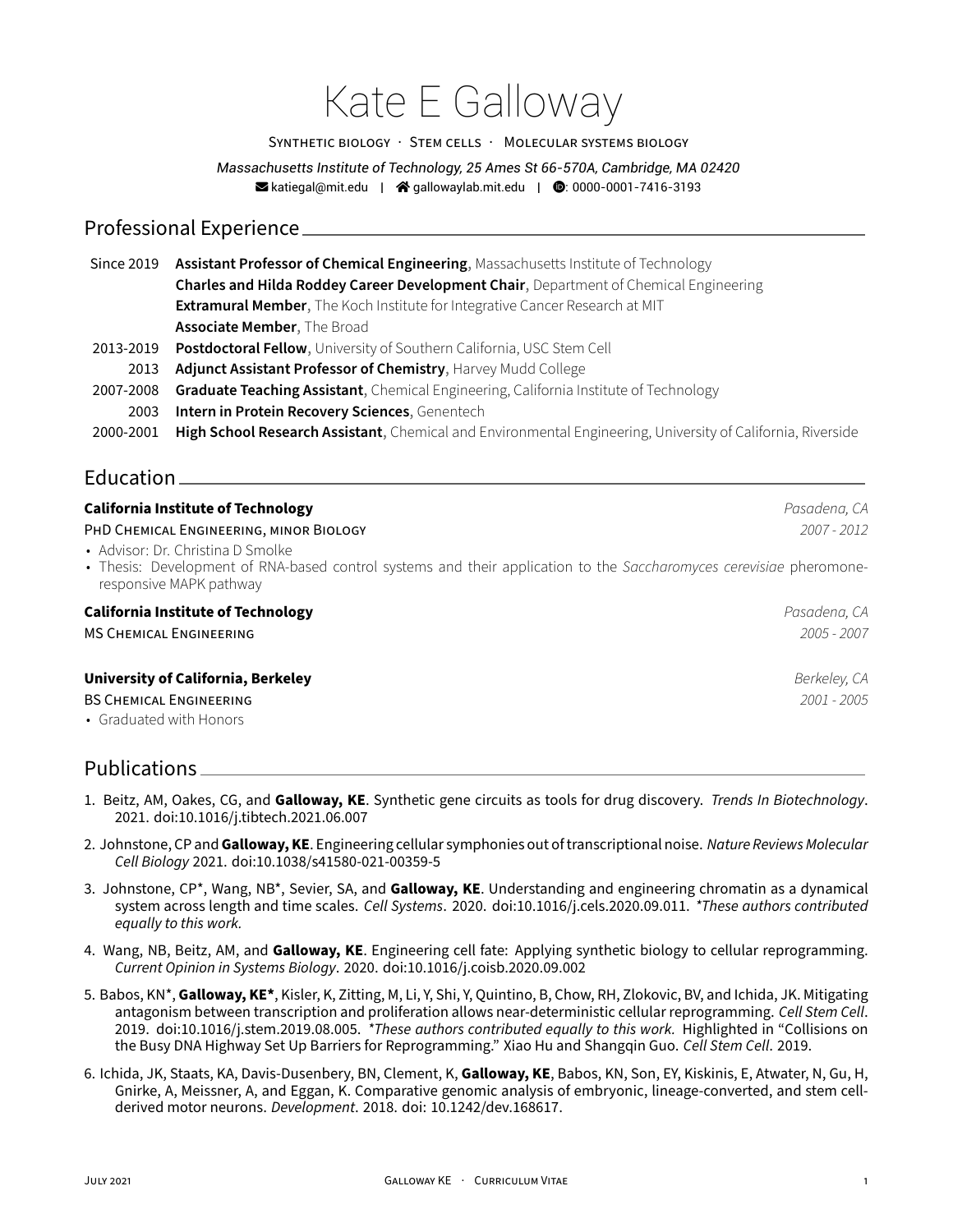- 7. Galloway, KE and Ichida, JK. Modeling neurodegenerative diseases and neurodevelopmental disorders with reprogrammed cells. Stem Cells, Tissue Engineering and Regenerative Medicine. D.A. Warburton, Ed. (World Scientific, New Jersey, 2015)
- 8. Franco, E and **Galloway, KE**. Feedback loops in biological networks. Computational Methods in Synthetic Biology. M. A. Marchisio, Ed. (Springer New York, 2015). doi:10.1007/978-1-4939-1878-210.
- 9. **Galloway, KE**, Franco, E, and Smolke, CD. Dynamically reshaping signaling networks to program cell fate via genetic controllers. *Science*. 2013. Highlighted in "Concentrating (on) native proteins to control cell fate." Sarkar, Casim A. *Science*. 2013.doi:10.1126/science.12350050
- 10. Chen, YY\*, **Galloway, KE\***, and Smolke, CD. Synthetic biology: advancing biological frontiers by building synthetic systems. *Genome Biology*. 2012. doi:10.1186/gb‑2012‑13‑2‑240 *\*These authors contributed equally to this work*.
- 11. Kostal, J, Mulchandani, A, **Gropp, KE**, and Chen, WA. Temperature Responsive Biopolymer for Mercury Remediation. *Environmental Science & Technology*. 2003. doi.10.1021/es034210y

## Awards & Honors

| 2017-2019 | Maggie McKnight Russell Memorial Postdoctoral Fellow Award, ARCS                     |
|-----------|--------------------------------------------------------------------------------------|
|           | ARCS, Awarded to one outstanding USC postdoctoral scholar                            |
| 2018      | 2nd Place at the Annual UCI Postdoctoral Symposium, University of California, Irvine |
|           | UCI, TED talk-style competition for open to all Southern California postdocs         |
| 2018      | Audrey E. Streedain Postdoctoral Travel Award, USC Stem Cell                         |
|           | <b>USC, Travel award</b>                                                             |
| 2017      | 1st Place at the Annual Postdoctoral Symposium, USC Postdoctoral Association         |
|           | USC, TED talk-style competition                                                      |
| 2011      | Everhart Lecturer, Caltech Everhart Committee                                        |
|           | Caltech, Awarded yearly to three graduate students for excellence in research &      |
|           | communication                                                                        |
| 2006      | Honorable Mention, National Science Foundation                                       |
|           | NSF, Graduate Research Fellowship Program                                            |
| 2001-2005 | Scholar, Reagent's and Chancellor's Scholarship                                      |
|           | University of California, Berkeley, Top 1% of incoming students                      |
| 2001-2005 | Most Valuable Student, Elks Foundation                                               |
|           | Elks National Foundation, Top 500 students nationally selected for scholarship and   |
|           | leadership                                                                           |
| 2001      | National Finalist, Stockholm Junior Water Prize                                      |
|           | Stockholm International Water Institute, For innovation in water research            |
|           |                                                                                      |
|           | Funding & Fellowships.                                                               |
|           |                                                                                      |

| $08/2021 -$<br>07/2026 | NIH R35 MIRA, National Institute of General Medical Sciences (NIGMS); Role: PI              | \$1.94M |
|------------------------|---------------------------------------------------------------------------------------------|---------|
| $07/2020 -$<br>06/2021 | Research Support Committee, Massachusetts Institute of Technology; Role: PI                 | S75K    |
| $09/2015 -$            | NIH Ruth L. Kirschstein NRSA Postdoctoral Fellowship, National Institute of Neurological    | \$287K  |
| 08/2018                | Disorders and Stroke (NINDS); Role: PI                                                      |         |
| $09/2013 -$            | California Institute of Regenerative Medicine Postdoctoral Fellowship, California Institute |         |
| 08/2015                | of Regenerative Medicine (CIRM); Role: PI                                                   |         |
| $01/2017 -$<br>12/2017 | Doerr USC Stem Cell Challenge Award, USC collaborative grant competition; Role: Co-PI       | S10K    |
| $07/2016 -$<br>06/2017 | Single Cell Project Grant, Fluidigm USC Single Cell Project Grant; Role: PI                 | S9K.    |
|                        |                                                                                             |         |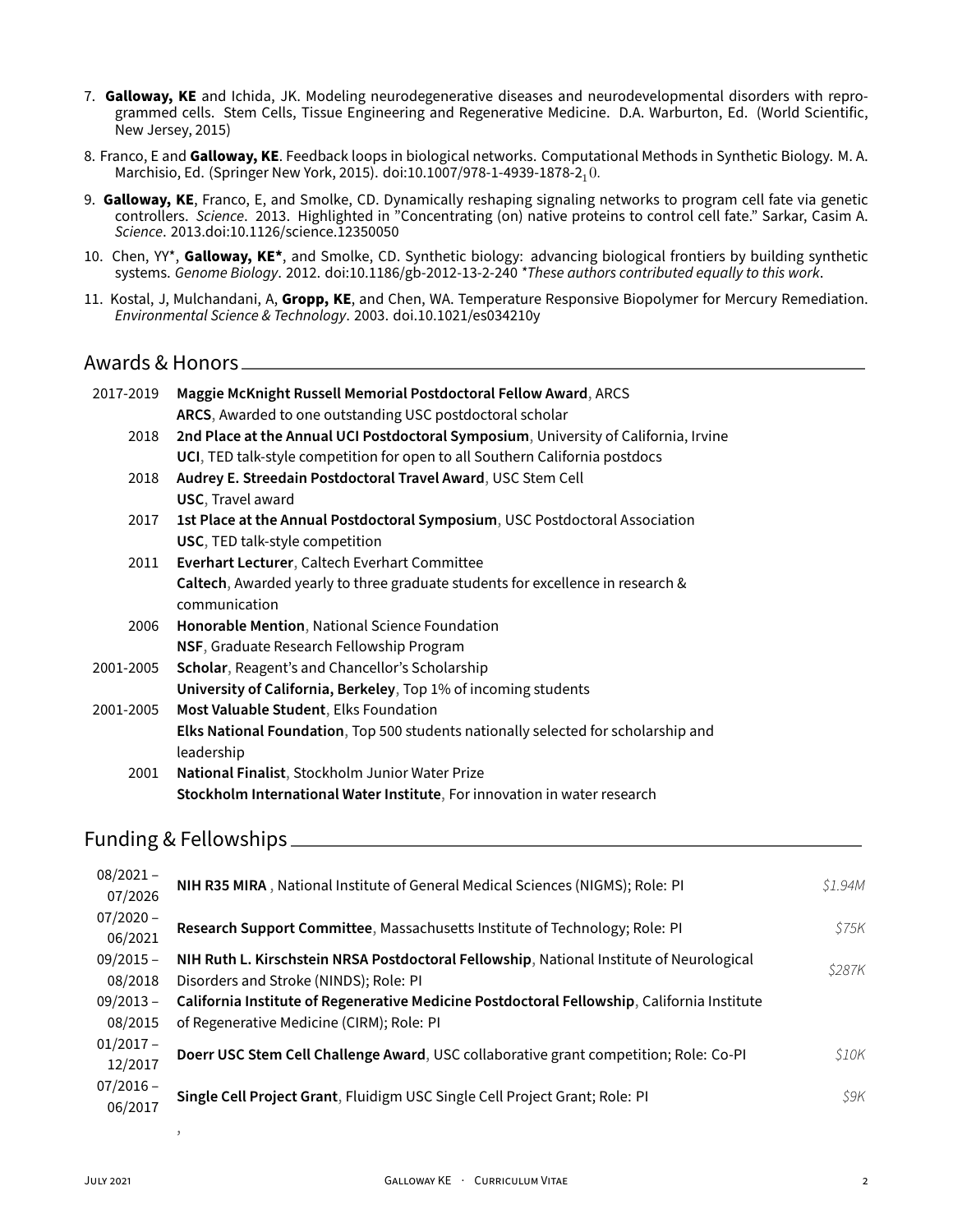#### Presentations **TALKS**

- Dec 2021. 8th International Conference on Stem Cell Engineering, **Invited.** *Engineering cell fate via cellular reprogramming*. Virtual.
- Nov 2021. AIChE Annual Meeting, **Invited.** *Engineering cell fate via cellular reprogramming*. Boston, MA.
- Sept 2021.NIH Epigenetics and Stem Cell Biology Laboratory, **Invited.** *Engineering cell fate via cellular reprogramming*. Virtual.
- July 2021. Mammalian Synthetic Biology Workshop, **Invited.** *Engineering cell fate via cellular reprogramming*. Virtual.
- Mar 2021. Keystone Single Cell Biology, *Detangling DNA: Balancing biophysical tradeoffs drives cellular reprogramming*. Vir‑ tual.
- Dec 2020. Mammalian Synthetic Biology Workshop Virtual. **Invited.** *Detangling DNA: Balancing biophysical tradeoffs drives cellular reprogramming*. Virtual.
- Mar 2021. Keystone Single Cell Biology, *Detangling DNA: Balancing biophysical tradeoffs drives cellular reprogramming*. Vir‑ tual.
- Dec 2020. Mammalian Synthetic Biology Workshop Virtual. **Invited talk** *Detangling DNA: Balancing biophysical tradeoffs drives cellular reprogramming*.Virtual.
- Nov 2020. AIChE Annual Meeting *Detangling DNA: Balancing biophysical tradeoffs drives cellular reprogramming*. Virtual.
- Oct 2020. Epigenetics and Bioengineering (EpiBio), *Detangling DNA: Balancing biophysical tradeoffs drives cellular repro‑ gramming*. Virtual.
- Jun 2020. International Society for Stem Cell Research (ISSCR) Annual Meeting, *Harnessing p53 to stabilize accelerated, dual‑phase reprogramming*. Virtual.
- May 2020. Mammalian Synthetic Biology Workshop 7.0, **Invited.** *Detangling DNA: Balancing biophysical tradeoffs drives cellular reprogramming*. University of Edinburgh, Edinburgh, Scotland. Delayed:Covid‑19
- May 2020. Gene Expression And Regulation (GEARS) Symposium, **Invited.** *Slick software, slow hardware: Balancing bio‑ physical tradeoffs drives cellular reprogramming*. Harvard Medical School, Boston, MA. Delayed:Covid‑19
- Mar 2020. Koch Institute for Integrative Cancer Research Seminar, **Invited.** *Slick software, slow hardware: Balancing bio‑ physical tradeoffs drives cellular reprogramming*. Massachusetts Institute of Technology, Cambridge, MA.
- Feb 2019. Department of Chemical Engineering Seminar, **Invited.** *Slick software, slow hardware: Balancing biophysical tradeoffs drives cellular reprogramming*. Massachusetts Institute of Technology, Cambridge, MA.
- Feb 2019. Department of Biomedical Engineering Seminar, **Invited.** *Slick software, slow hardware: Balancing biophysical tradeoffs drives cellular reprogramming*. University of Minnesota, Minneapolis, MN.
- Feb 2019. School of Biomedical Engineering Seminar, **Invited.** *Slick software, slow hardware: Balancing biophysical trade‑ offs drives cellular reprogramming*. University of British Columbia, Vancouver, BC.
- Feb 2019. Department of Chemical Engineering Seminar, **Invited.** *Slick software, slow hardware: Balancing biophysical tradeoffs drives cellular reprogramming*. University of Delaware. Newark, DE.
- Jan 2019. Department of Chemical Engineering Seminar, **Invited.** *Slick software, slow hardware: Balancing biophysical tradeoffs drives cellular reprogramming*. Columbia University, State College, PA.
- Jan 2019. Department of Chemical Engineering Seminar, **Invited.** *Slick software, slow hardware: Balancing biophysical tradeoffs drives cellular reprogramming*. Penn State University, State College, PA.
- Jan 2019. Department of Chemical Engineering Seminar, **Invited.** *Slick software, slow hardware: Balancing biophysical tradeoffs drives cellular reprogramming*. Rice University, Houston, TX.
- Dec 2018. Department of Biomedical Engineering Seminar, **Invited.** *Slick software, slow hardware: Balancing biophysical tradeoffs drives cellular reprogramming*. University of Florida, Gainesville, FL.
- Sept 2018. 3rd Annual UCI Postdoctoral Symposium, **Invited.** *Slick software, slow hardware: Cellular reprogramming hits a wall* University of California. Irvine, CA.
- May 2018. *Slick software, slow hardware: Balancing biophysical tradeoffs to drive cellular reprogramming*. 5th International Mammalian Synthetic Biology Workshop (mSBW 5.0). Harvard Medical School. Boston, MA.